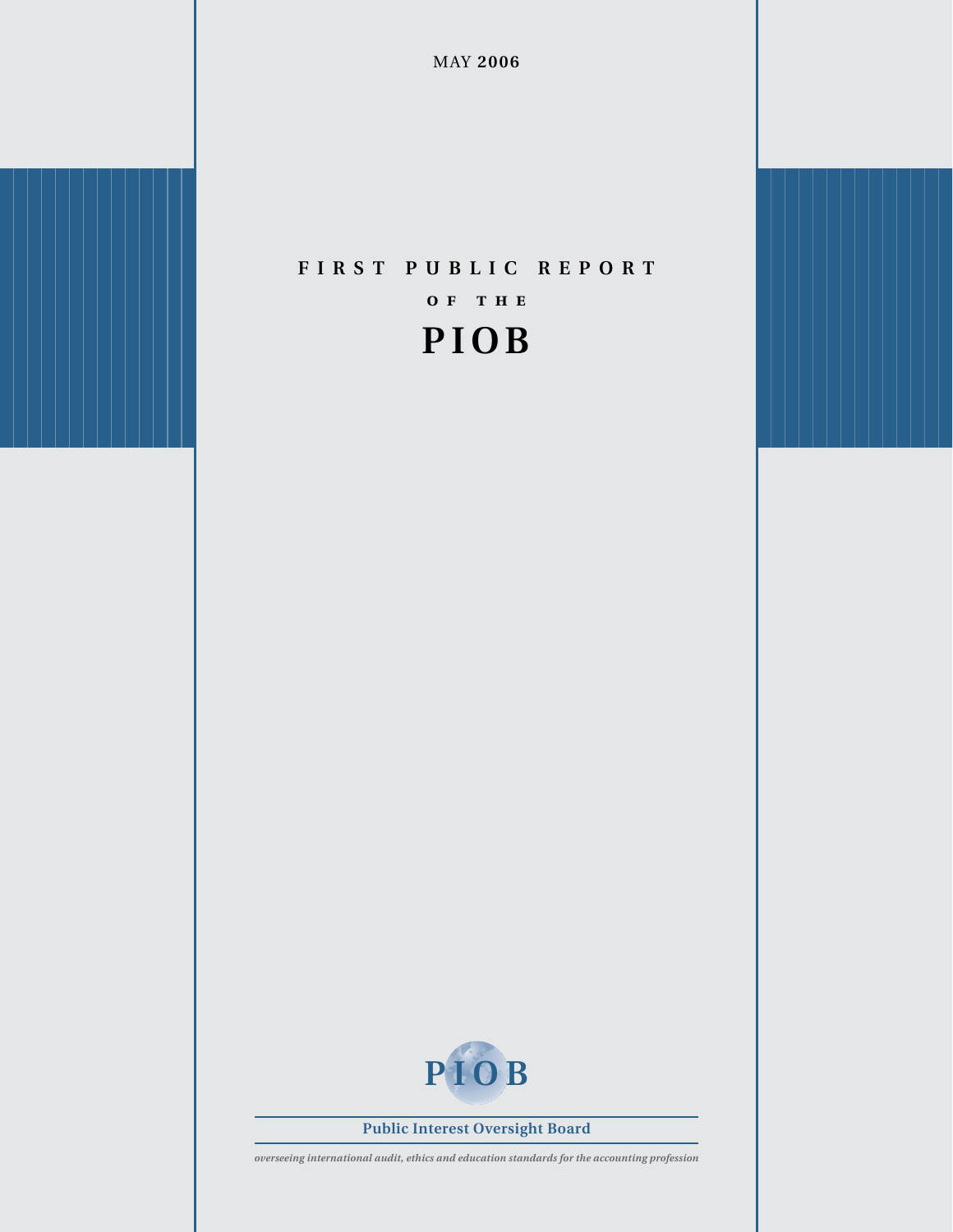# TABLE OF CONTENTS

# I. ORIGINS and MANDATE of the PUBLIC INTEREST OVERSIGHT BOARD

PAGE<sub>1</sub>

# II. OVERSIGHT and LIAISON ACTIVITIES in 2005

Page 6

# III. the FIRST POLICY OUTPUTS

PAGE 9

IV. the PUBLIC INTEREST in the CONTEXT of GLOBAL MARKETS

PAGE 13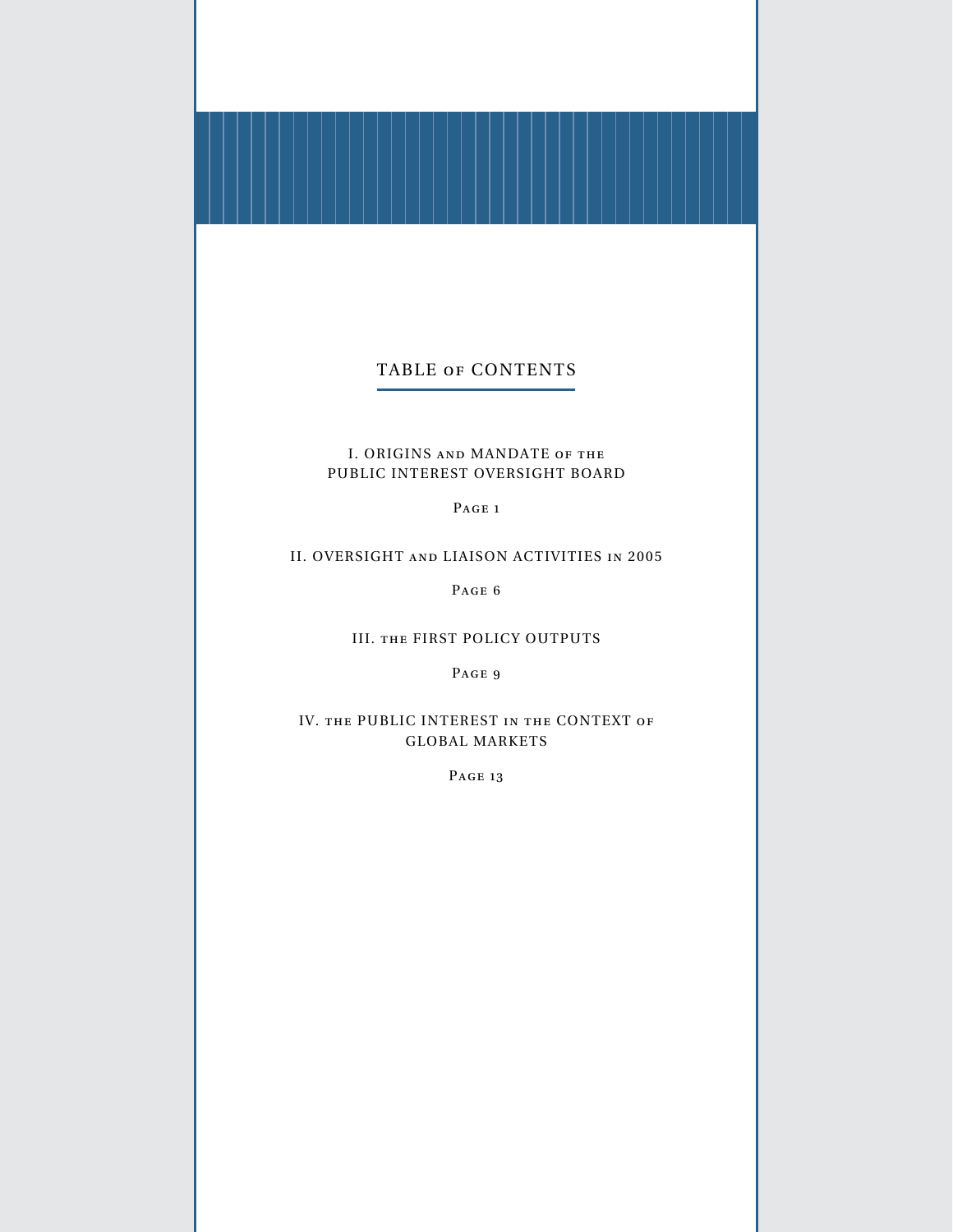#### FIRST PUBLIC REPORT OF THE PUBLIC INTEREST OVERSIGHT BOARD

## CHAIRMAN'S MESSAGE

*I am happy to present the first public report of the Public Interest Oversight Board, an international oversight body for standard setting in the areas of auditing, ethics and education for the accounting profession.* 

*The PIOB is releasing this report a full year after commencing its operations. During this year we made good progress on several fronts:* 

- *organizing and executing a program of active and comprehensive oversight of the public interest activities undertaken by the International Federation of Accountants;*
- *establishing the PIOB's legal and physical presence;*
- *promoting our presence and mission through a number of public presentations; and,*
- *building close links with relevant authorities at both national and regional levels.*

*This has also been a year of hard work. It can be a risky task to superimpose oversight upon pre-existing activities and those charged with this task must tread a careful path. On the one hand, poorly targeted oversight risks destabilizing, and ultimately harming, the activities that oversight was intended to improve. On the other, overly timid oversight may have no impact, rendering the function ineffective. I believe that we successfully traversed that path during our first year and were able to establish both authority and credibility through exerting pressure where required, and without creating disorder in the underlying activities.* 

*I can safely predict that we will continue to grow in effectiveness as we deepen our understanding and gain further experience in this role. The excellent co-operation I have observed among all PIOB members, observers and our secretary general, the constructive rapport that we have established with IFAC and the standard-setting and compliance bodies under its auspices, our open and constructive dialogue with regulatory organizations that make up the Monitoring Group, and our close links with other entities such as national standard setters and audit regulators that share our goals, are our guarantee for future success.* 

*I firmly believe that high quality standards in the areas of audit, ethics and education for the accounting profession can be instrumental in the re-establishment of confidence in the audit process and in promoting the integrity of firms and markets. I also believe that high quality standards, if and when uniformly applied, create an international "public good" that represents a very important part of the governance arrangements for our world financial system. That the standards are also being formulated in the broad public interest is a further safeguard that these arrangements will foster stability and development around the world.*

*Stavros B. Thomadakis Chairman*

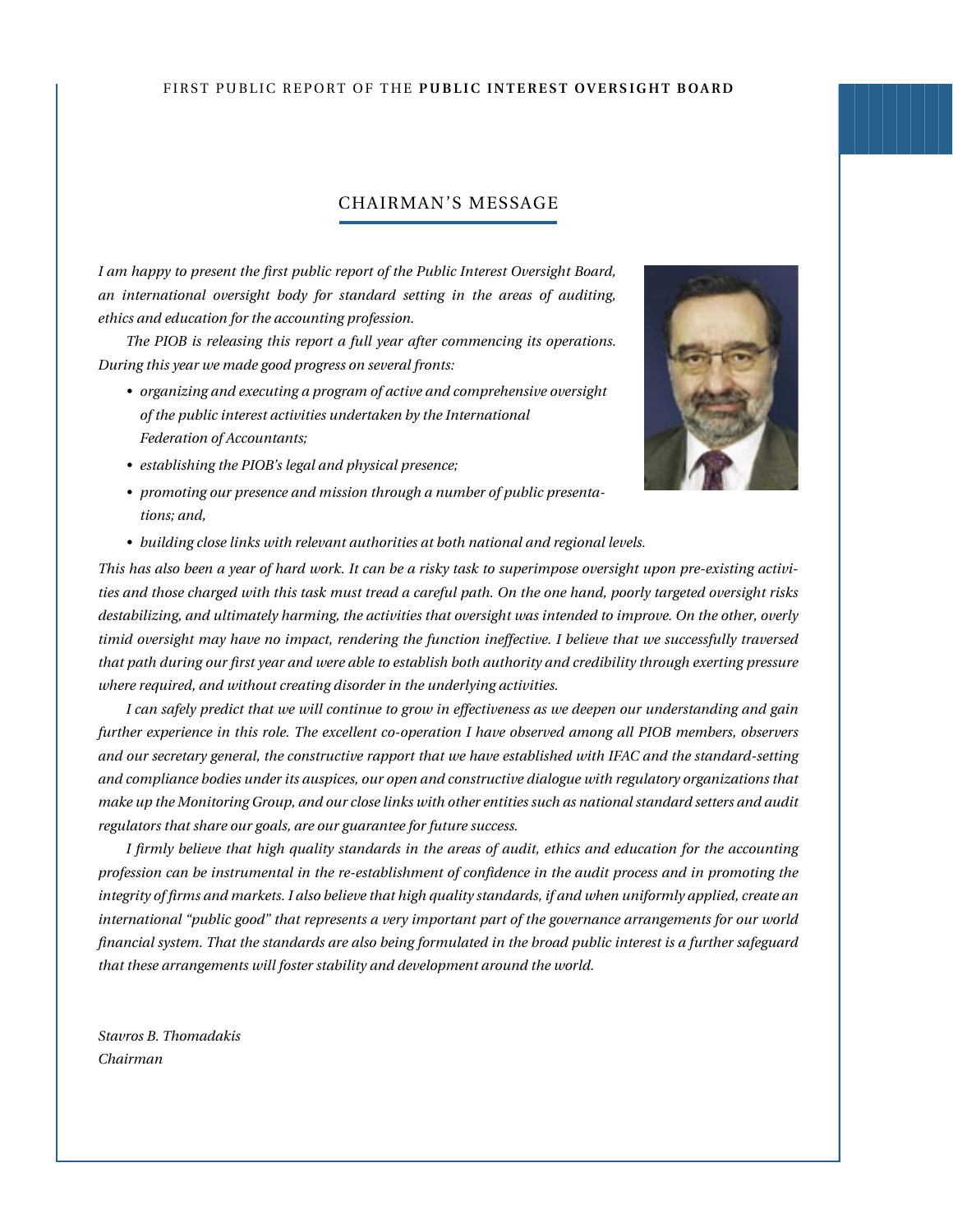# I. ORIGINS and MANDATE of the PUBLIC INTEREST OVERSIGHT BOARD

#### **1. ORIGINS OF THE PIOB**

THE last decade of the 20th Century and the first few years of the 21st were marked by regional financial instability, high profile accounting scandals and corporate failures that resulted in significant losses of shareholder value in the United States, Europe and Asia. These incidents were seen primarily as failures of management integrity and of financial reporting rules and audits, although the financial instability experienced in some regions could also be traced back to significant underlying macro-economic factors. The public's confidence in capital markets was undermined, and those assessing the situation called for improved corporate governance, increased transparency in the corporate financial reporting process and more dependable audits.

 These developments also sparked another pentup and longstanding need for change. Much earlier, international regulators and other observers of global capital markets had already recognized the dangers posed by fragmented accounting and auditing standards, inconsistent financial reporting rules and noncomparable financial statements. In their view, these separate factors underscored the need for a more robust international standard-setting process that could produce high quality standards capable of commanding the respect of national regulatory authorities, financial statement users, and national and international policy makers alike.

 The International Federation of Accountants (IFAC) responded to these events by seeking to initiate reforms that could restore public confidence in both the process of auditing financial statements and the audit profession itself. The unifying element within such IFAC reform was to be that every policy adopted, process implemented, and procedure established must serve the public interest.

 IFAC's development of this reform program benefited greatly from ongoing consultations with the inter-



The PIOB (*left to right*): Kosuke Nakahira, Aulana Peters, Michael Hafeman, Fayez Choudhury, Arnold Schilder, Stavros Thomadakis (Chairman), Sir Bryan Nicholson, Antoine Bracchi, Kai-Uwe Marten, David Brown, Donna Bovolaneas (Secretary General).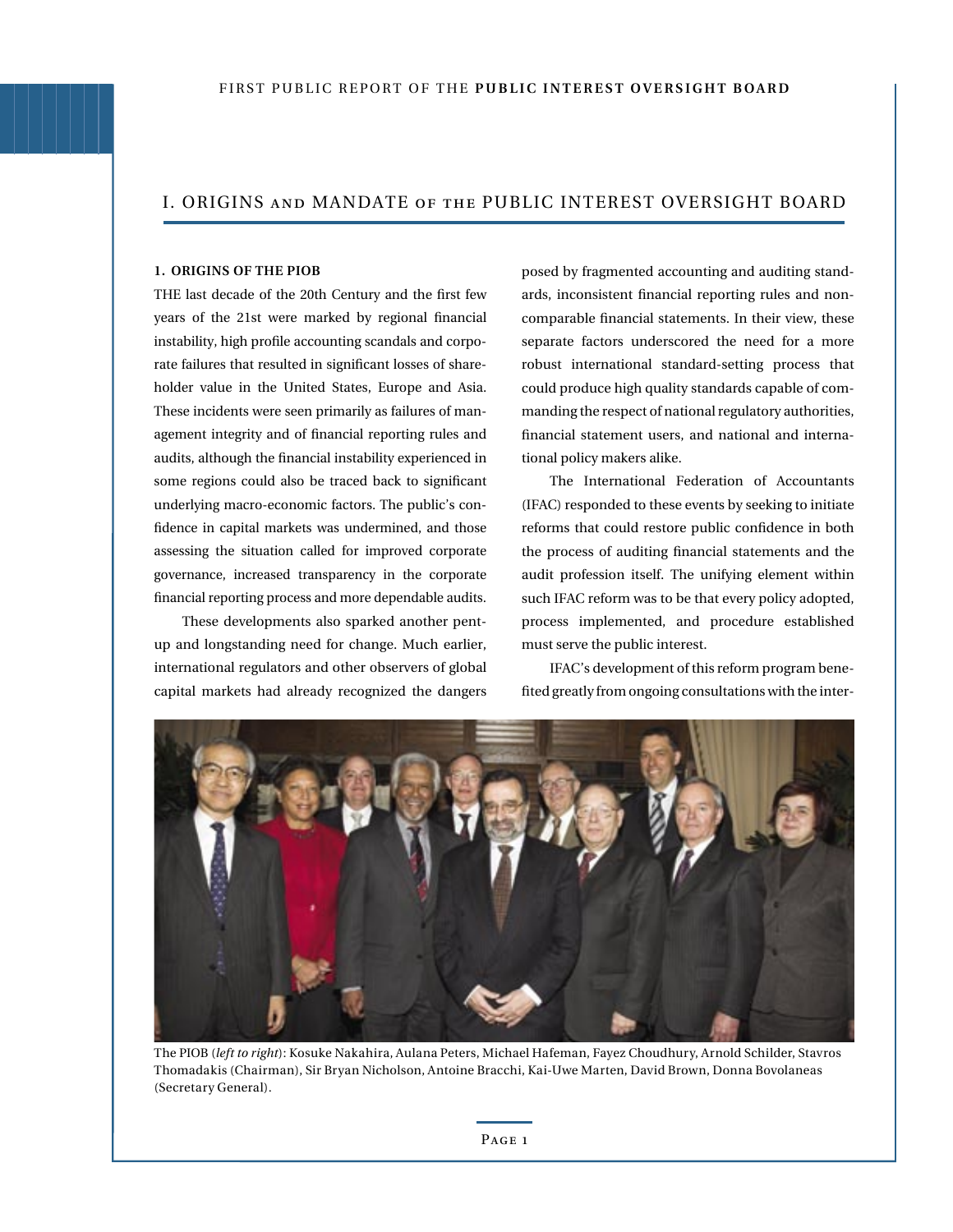national regulatory community. To promote coherent discussions, the Financial Stability Forum<sup>1</sup> and regulators closely involved in preserving the integrity and stability of financial markets – the International Organization of Securities Commissions (IOSCO), the Basel Committee on Banking Supervision (BCBS) and the International Association of Insurance Supervisors (IAIS) – together with The World Bank established their own forum known as "The Monitoring Group."

 Based on the understandings and agreements reached during this dialogue, IFAC moved forward expeditiously to adopt a program of comprehensive reforms. These reforms included specific steps to enhance, strengthen and protect the independence of IFAC standard-setting committees and the formation of a compliance panel focused on IFAC member bodies' adherence to membership rules. To address equally important questions of accountability, the reforms also called for the creation of an independent body that would exercise comprehensive oversight over all IFAC activities affecting the public interest to ensure that such activities in fact served the public interest.

 Thus, the PIOB, a world co-operative venture, was born.

 The first step required to set up the PIOB was a process for selecting the initial board members. Members of The Monitoring Group took on the task of identifying individuals independent of the accounting profession who had demonstrated a commitment to the public interest through public service and with the capacity to understand the complexities of formulating international standards. The Monitoring Group as a whole then focused

on achieving a balance of experience in international and national public service, expertise in various fields of regulatory practice, familiarity with the due process of international standard setting, independence from the audit profession, and geographical representation.2 After collectively reviewing and vetting these candidates, the Nominating Committee of The Monitoring Group subsequently appointed the following individuals to the PIOB for an initial term of three years:

**• Dr. Stavros Thomadakis, Chairman**

Professor of Finance, University of Athens, Greece. Former Chairman of the Hellenic Capital Market Commission, the European Regional Committee of IOSCO, and the expert group on Market Abuse of the Committee of European Securities Regulators

- **Mr. Antoine Bracchi**  Président, Conseil National de la Comptabilité, France
- **Mr. David A. Brown, Q.C.**

Former Chairman of the Ontario Securities Commission, Canada. Founding chair of the Council of Governors of the Canadian Public Accountability Board. Member of the Council of Senior Advisors to the Auditor General of Canada

- **Mr. Fayezul Choudhury** Vice-President and Controller, The World Bank
- **Mr. Michael Hafeman**

Actuary and independent consultant on supervisory issues. Former Assistant Superintendent of Financial Institutions, Canada

**• Mr. Kosuke Nakahira** President and Chief Executive, Shinkin Central

<sup>1</sup> The Financial Stability Forum (FSF) seeks to co-ordinate the efforts of various national and international regulatory bodies in order to promote international financial stability, improve the functioning of markets, and reduce systemic risk.

<sup>2</sup> The Monitoring Group determined that IOSCO should nominate four candidates while The World Bank, the BCBS and the IAIS would each nominate one. IFAC would also nominate candidates from whom The Monitoring Group would select one, and, although not a formal member of The Monitoring Group, the European Commission would nominate two.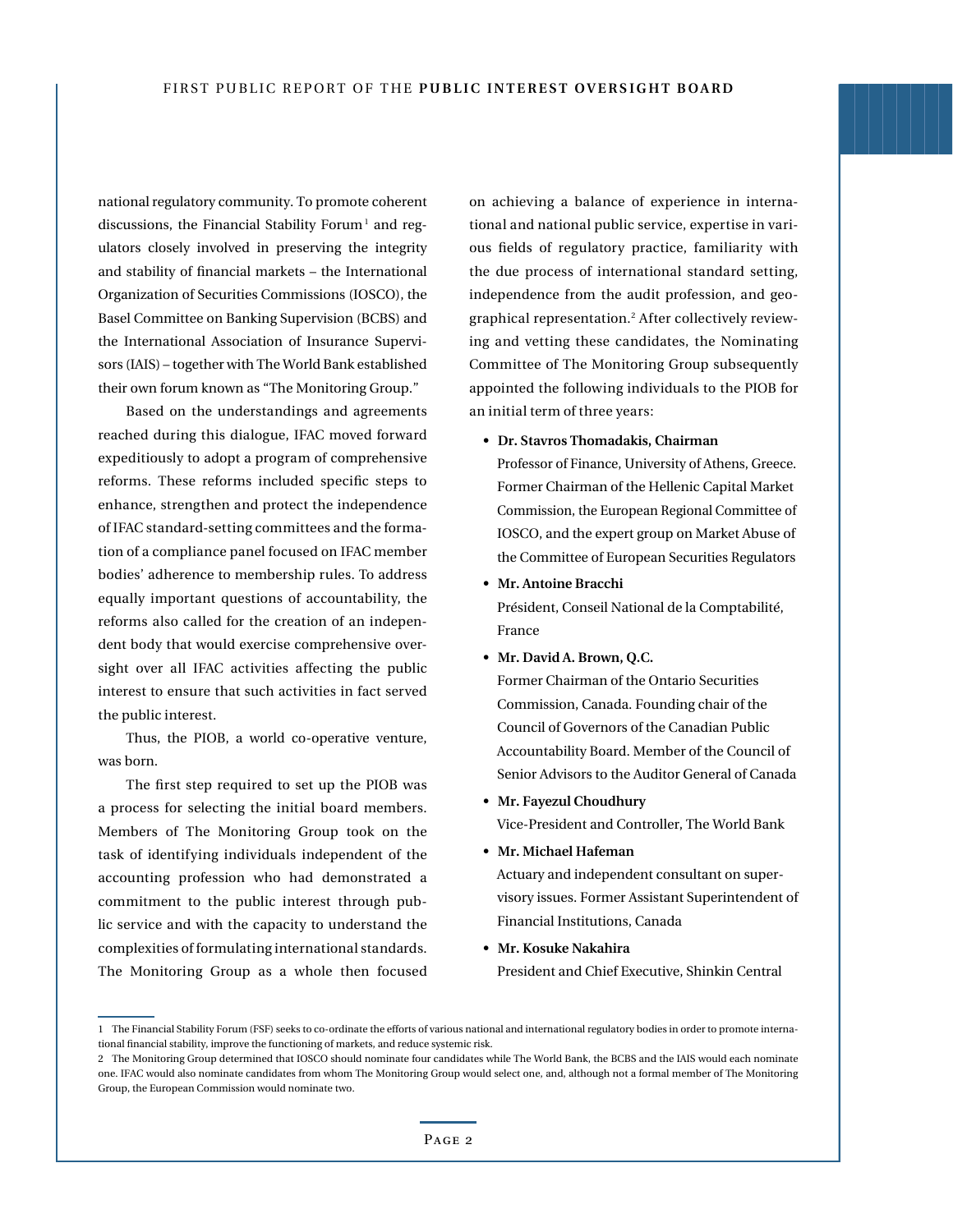Bank. Former Vice-Minister of Finance for International Affairs, Ministry of Finance, Japan

**• The Hon. Aulana L. Peters**

Retired lawyer. Former Commissioner of the U.S. Securities and Exchange Commission and former member of the Public Oversight Board of the American Institute of Certified Public Accountants. Member, Accountability Advisory Board to U.S. Comptroller General

**• Professor Dr. Arnold Schilder, RA**

Executive Director, De Nederlandsche Bank NV, Netherlands. Member of the Basel Committee on Banking Supervision and Chairman of the Basel Committee's Accounting Task Force

The PIOB was launched on February 28, 2005 in Paris at a joint meeting of The Monitoring Group, the leadership of IFAC and PIOB members. The joint press release issued on that day stated:

"The establishment of the PIOB is the result of a collaborative effort by the international financial regulatory community, working with IFAC, to ensure that the auditing standards set by IFAC and its committees are set in the public interest. Establishment of higher quality standards, coupled with strengthened auditor oversight nationally are part of the substantive reforms that regulators have identified as necessary to achieve a step-up in the quality of external audits of individual companies around the world. The PIOB will strengthen international auditing standards by injecting informed oversight in the public interest into IFAC's standard-setting activities, and by enhancing the transparency and consultative processes of these activities."

On March 1, 2005, the PIOB held its first meeting.

 The European Commission had an early and close involvement in the development of IFAC reforms and the creation of independent oversight of IFAC's standard-setting processes. In October 2005 The Monitoring Group appointed two observers nominated by the European Commission to the PIOB:

**• Sir Bryan Nicholson** Former Chairman of the UK Financial

Reporting Council

**• Professor Dr. Kai-Uwe Marten**

Professor of Accounting and Auditing, University of Ulm, Germany. Deputy Chairman of the Auditor Oversight Commission, Federal Republic of Germany

The role set out for these observers by the European Commission was to "…participate in the PIOB meetings and contribute actively to the discussions, but… not take part in any vote."

> The PIOB was launched on February 28, 2005 in Paris at a joint meeting of The MONITORING GROUP, THE LEADERSHIP OF IFAC and PIOB members.

#### **2. THE PIOB MANDATE**

The mandate of the PIOB described in the reform document and agreed upon between The Monitoring Group and IFAC reads as follows:

"The objective of the PIOB is to increase the confidence of investors and others that the public interest activities of IFAC (including the setting of standards by IFAC boards and committees) are properly responsive to the public interest."

Specifically, the PIOB mandate contemplates the exercise of oversight for all of IFAC's "public interest activity committees" (PIACs) which include the work of the International Auditing and Assurance Standards Board (IAASB), the International Ethics Standards Board for Accountants (IESBA), the International Accounting Education Standards Board (IAESB) and their respective Consultative Advisory Groups (CAGs).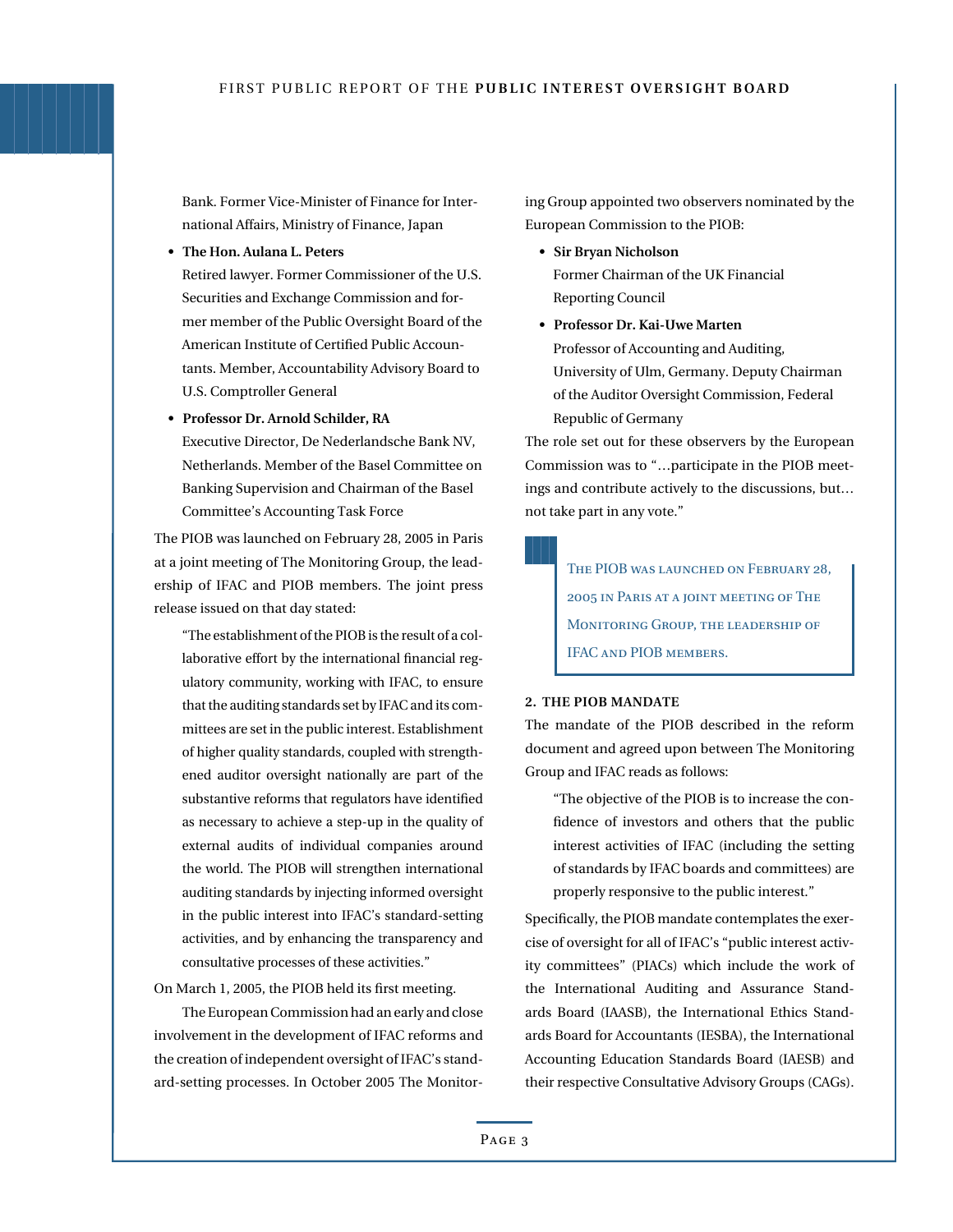The creation of robust CAGs to provide public scrutiny and input to various standard-setting processes has been an important architectural element of IFAC reform. Previously, only the International Auditing Practices Committee<sup>3</sup> sought the input of a CAG as part of its standard-setting process. However, one serious deficiency of this model was the lack of an independent CAG chair. Thus, under IFAC reforms, the new architecture now includes CAGs – under the leadership of an independent chair – for each of the standard-setting boards overseen by the PIOB. The membership of these consultative groups comprises representatives of stakeholder organizations such as regulators, users and preparers of financial statements and development institutions. The role of the CAGs is to provide organized and regular fora where technical consultation on proposed new or revised standards can take place between CAG member bodies and the standard-setting boards.

 Furthermore, the PIOB is required to oversee the Compliance Advisory Panel (CAP) of IFAC, a group which evaluates member body compliance with IFAC membership rules, including each member's commitment to implement IFAC audit, ethics and education standards.

 Of significance, the PIOB has the power to approve or reject nominations of members to all the bodies that it oversees, and to request the removal of the chair if deemed necessary. This authority is viewed as key to enhancing and preserving the independence of IFAC PIACs. In addition, in recognition of the potential and importance of these bodies to the full realization of IFAC reforms, the PIOB has been given the power to approve the appointment of independent CAG chairs and to monitor and receive reports from these groups.

 The PIOB is required to prepare an annual report that discusses its own activities and evaluates how

the public interest has been reflected in the activities that it oversees. This public report is to be made available to the membership of IFAC, the Financial Stability Forum, authorities responsible for the regulation of the profession on a national and international basis and the general public.

 The PIOB will also be subject to periodic evaluation by The Monitoring Group. In accordance with the IFAC reform document, The Monitoring Group has the authority to renew the terms of the current PIOB members, to remove the members for cause and to nominate candidates to replace members.

 In addition to receiving input on which issues are of most concern from various international bodies and others interested in the quality and effectiveness of the audit process, the PIOB also expects to benefit from a close and collaborative relationship with The Monitoring Group. It will take the opportunity to engage in ongoing dialogue with respect to issues of market order, financial stability, and the protection of investors and other users of the financial system.

#### **3. THE ORGANIZATION AND LEGAL STRUCTURE OF THE PIOB**

In addition to initiating its oversight activities immediately 4 , the PIOB moved quickly to set up an administrative structure that would support the independent operation of its mandate. One of the first imperatives to be addressed was the selection of a suitable location for PIOB headquarters and an appropriate legal form for conducting PIOB activities. After considering several alternatives, the Board decided to accept the offer of the Spanish government to recognize the PIOB's legal structure as a tax-exempt international organization and to make Madrid the official seat of the PIOB in the same premises as the IOSCO headquarters. The proximity of the PIOB to IOSCO is expected to be mutu-

<sup>3</sup> Predecessor to the IAASB.

<sup>4</sup> See Section II of this report.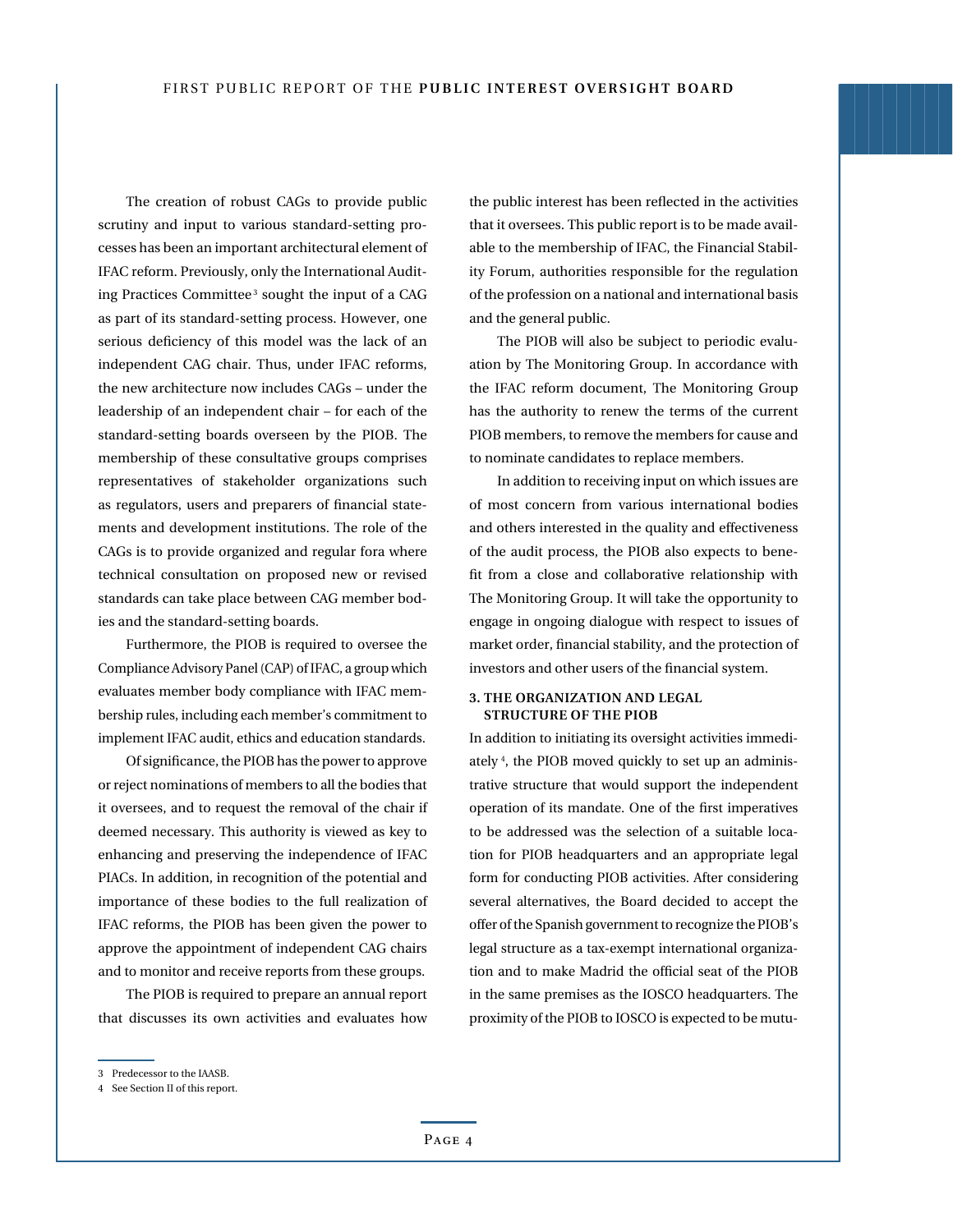ally beneficial and cost-effective for both organizations by allowing, where appropriate, the joint utilization of facilities, administrative resources and experience. In addition, the PIOB's settlement in Madrid has been facilitated through the direct assistance and ongoing support of La Comisión Nacional del Mercado de Valores (CNMV)<sup>5</sup>.

 Concurrently, the PIOB solicited applications for the position of its Secretary General and selected Donna Bovolaneas from among several highly qualified candidates. Donna brings to the post of PIOB Secretary General significant national and international experience in regulation, standard setting, financial reporting and auditing. She relocated to Madrid in mid-September 2005 and, in addition to her normal duties and under the supervision of the PIOB, undertook to work with the CNMV and local counsel to identify and set up an appropriate legal structure to support PIOB operations in the manner contemplated under IFAC reforms.

With the advice of legal counsel, the PIOB decided that the most appropriate legal form for this purpose would be a Spanish non-profit foundation. The PIOB was subsequently established as the "Fundación Consejo Internacional de Supervisión Pública en Estándares de Auditoria, Ética Profesional y Materias Relacionadas" on December 15, 2005, followed by formal registration of the foundation on February 8, 2006. Three of the international regulatory organizations that launched the PIOB – IOSCO, IAIS, and the BCBS with the assistance of the Bank for International Settlements – acted as the formal founders of the "Fundación" and contributed equally to its initial capitalization.

 As a non-profit foundation, the PIOB is authorized to conduct operations and engage in fund raising and other financial operations. The PIOB's legal form also requires that it be supervised by a local foundations regulator and adhere to the requirements of relevant Spanish laws. However, the government of Spain has granted the foundation tax-free status similar to that enjoyed by IOSCO as well as other special benefits accorded to international entities operating in Spain. Members of the PIOB also serve as trustees of the foundation.

 The PIOB's plan is to set up a compact, efficient administrative organization that will enable it to respond in the best way possible to the challenges of conducting oversight in an international setting. The PIOB expects to complete its infrastructure and achieve full operational capability by the end of 2006. The principal tasks remaining are recruitment of a small number of competent staff, building of the necessary information and communication facilities, establishment of administrative policies and procedures and, as it becomes necessary, adoption of a Code of Conduct and rules of procedure for the PIOB and PIOB employees. The PIOB wishes to acknowledge the role of IFAC in providing not only practical advice but also significant logistical support during this transitional period.

 As part of the IFAC reform agreement, IFAC has also committed up to 1.5 million US dollars per year to support the first five years of the PIOB's operations. Nevertheless, in the opinion of the PIOB and all its sponsors, it is in the public interest – both real and perceived – that the current funding arrangement be diversified and expanded for two important reasons. First, anticipated future needs of the PIOB will require funds beyond those already committed. Second, the independence of an oversight body is compatible with sustainable and diversified sources of financial support. ■

PAGE 5

<sup>5</sup> The Spanish National Securities Commission.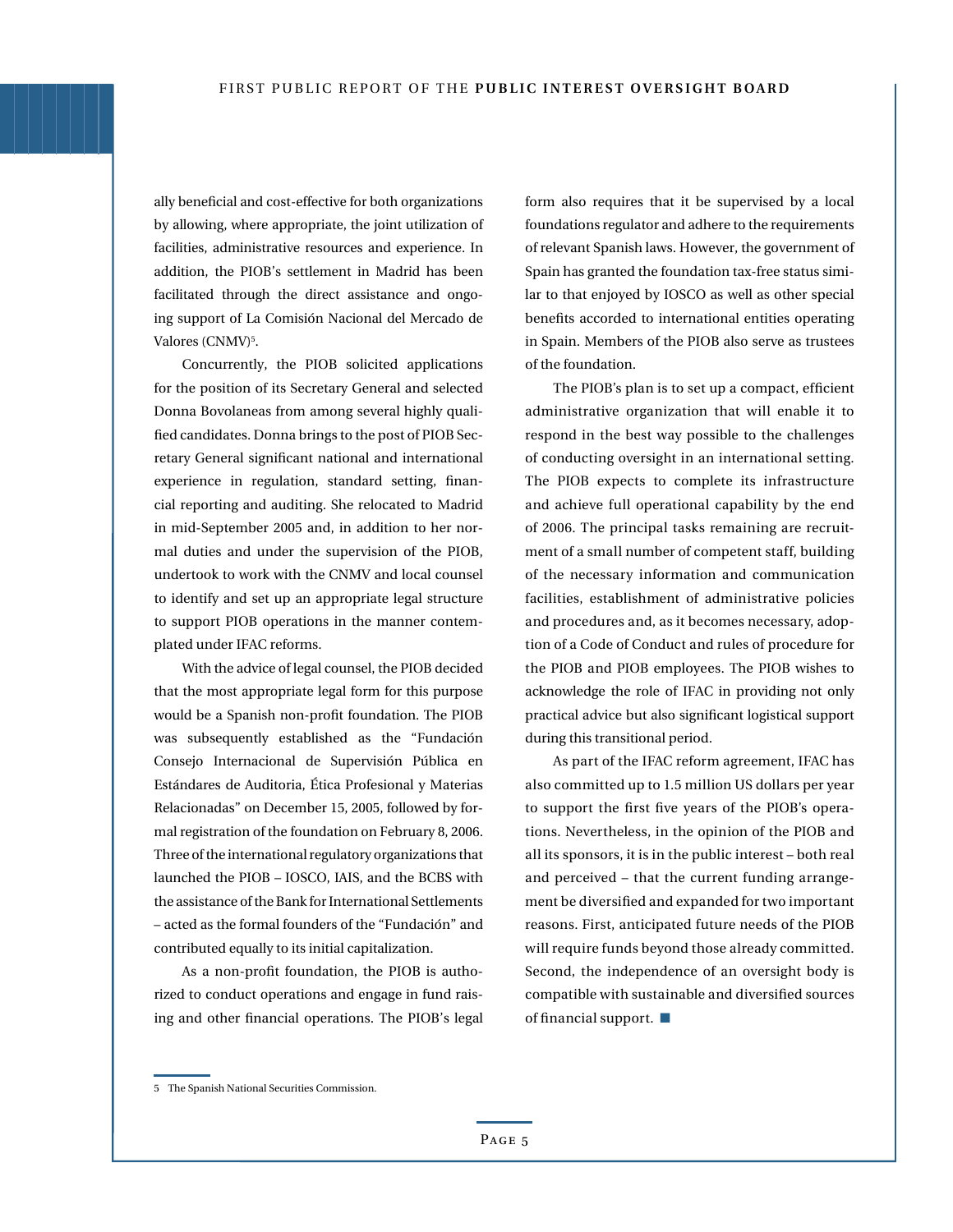# II. OVERSIGHT and LIAISON ACTIVITIES in 2005

#### **1. INTRODUCTION**

AS noted earlier, the first meeting of the PIOB was held on March 1, 2005. While the IFAC reform document defined a clear mandate and set out explicit Terms of Reference for the PIOB, the manner in which these requirements should be put into operation had not been addressed. The fact that IFAC's standardsetting activities were well developed and ongoing further complicated the task. Also, although they were experienced and knowledgeable, PIOB members were fundamentally independent from IFAC and not necessarily experts in IFAC's organizational structure, policies and procedures.

As a result, the PIOB adopted a four-part startup policy intended to quickly establish its authority and competence to oversee the standard-setting process. First, the PIOB would meet four times a year. Second, it would devote its meetings during the first year to indepth interviews with both IFAC leadership and the leadership of the standard-setting boards in order to gain a firm understanding of how standard setting worked, the operational concept of "Due Process" and the actual willingness of IFAC bodies to be subjected to independent oversight. Third, the PIOB would immediately commence overseeing activities of the standard-setting boards. Finally, the PIOB would establish contact with international and national regulators and other entities with an interest in enhancing audit quality and increasing public confidence in the capital markets.

# **2. 2005 OVERSIGHT OF PUBLIC INTEREST ACTIVITIES**

The PIOB's oversight of IFAC's standard-setting activities started with an intensive program of briefings. The PIOB met with IFAC's President, its Chief Executive, chairs of the standard-setting boards and the compliance panel, the chair of the IAASB CAG, and relevant staff members. All of the interlocutors were co-operative, open and forthcoming about their work, their plans and their goals. They also expressed readiness to accept PIOB oversight and to adjust their perspectives and activities to the PIOB's working definition of monitoring and engagement. Information obtained during these initial meetings laid the foundation for the PIOB's understanding of PIAC operations and for its policy decisions, presented in the next section of this report.

 The PIOB decided to engage in *complete monitoring of the ongoing activities of the standard-setting committees and their CAGs* as soon as possible. This involved covering as many meetings as possible of the IAASB, IAESB, the IESBA and their respective CAGs as well as separate monitoring of the work of the CAP. In pursuing these goals, various PIOB members traveled to and observed more than twenty separate meetings during 2005. Through this intensive process, PIOB members were able to form first-hand impressions of the professional quality, efficiency, transparency, and commitment to the public interest of those who actually set the standards as well as those providing public interest input to the process. Furthermore, PIOB members were also able to ascertain through these observations whether the architecture of international standard setting as described in the IFAC reform document was workable and capable of producing audit, ethics and education standards at the desired level of quality, credibility and consistency.

 The decision to adopt this complete monitoring approach to oversight has already paid solid dividends. PIOB members are now well acquainted with the object of their oversight and have moved quickly from learning to evaluating what they have seen and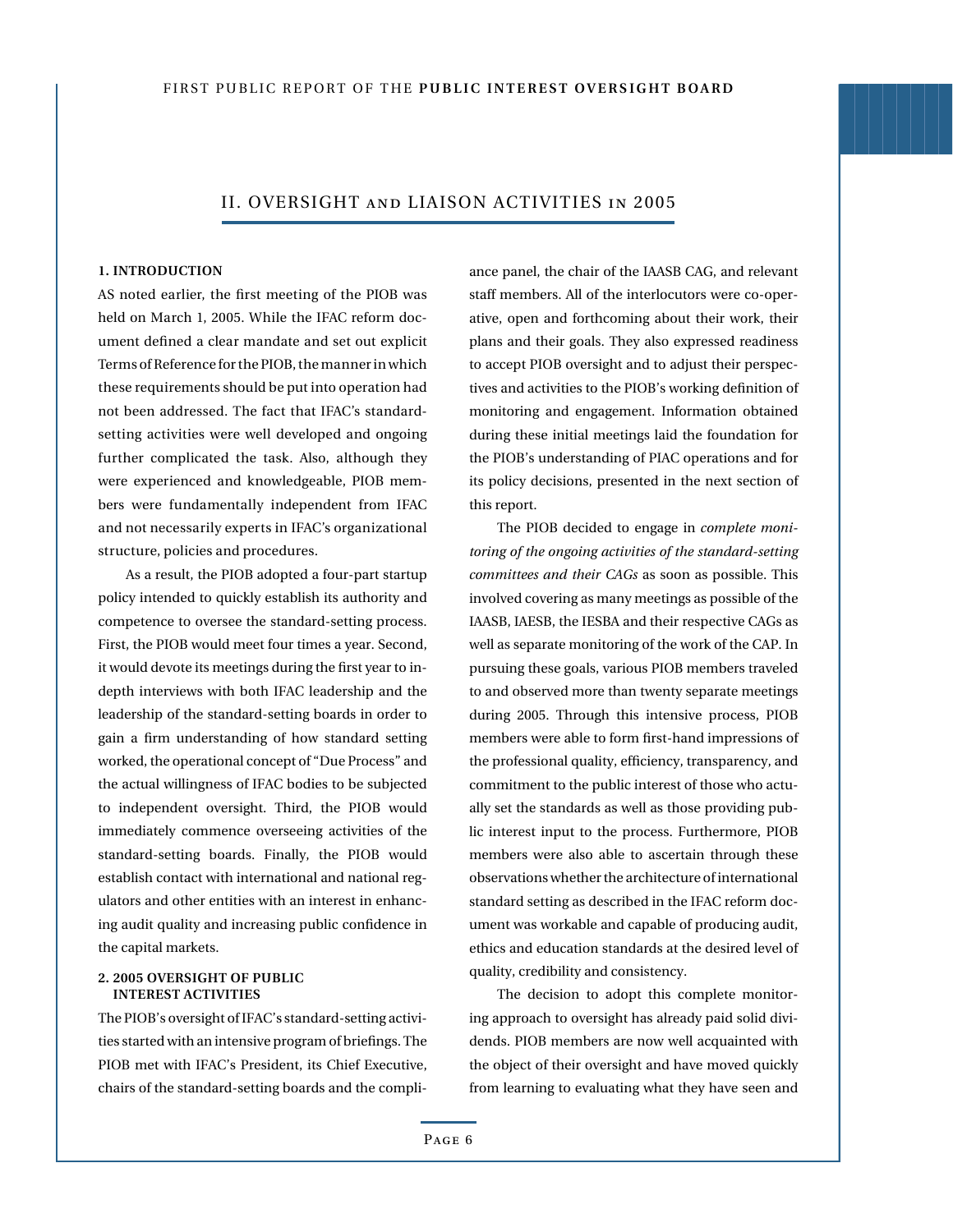heard. As a result, the PIOB has made preliminary, albeit limited, recommendations for changes to the policies and procedures of both the standard-setting boards and their CAGs which it believes will benefit the public interest. IFAC leadership has moved quickly to adopt all of these recommendations.

 In view of these positive results, the PIOB will continue to pursue this policy during 2006.

 The PIOB chairman and various other members also participated in meetings of the IFAC Board and IFAC Council and addressed these groups. Through these activities the PIOB was able to introduce itself to IFAC membership and to explain and reinforce its mandate. By establishing and maintaining open lines of communication with the IFAC Board and its governing Council, the PIOB hopes to better assess IFAC member bodies' long-term commitment to an independent standard-setting process, thereby potentially increasing IFAC member bodies' engagement in and commitment to the concept of vigorous and independent oversight.

#### **3. THE NOMINATION PROCESS FOR THE STANDARD-SETTING BOARDS AND THE CAP**

An important part of the PIOB's mandate is overseeing the nomination process and the approval of nominees proposed by the IFAC Board for membership on the three standard-setting boards and the compliance panel. The appointment of talented, knowledgeable individuals to the standard-setting boards is key to ensuring that these boards produce a quality product. Moreover, both the actual and perceived fairness of the nomination process are essential to the credibility of those setting the standards and the acceptability of the standards themselves.

 For these reasons, the PIOB gave top priority to overseeing the 2005 nomination process. At its first meeting, the PIOB decided it would initiate immediate monitoring of the work of the Nominating Committee, even though the IFAC nomination cycle for the year had already begun. The program undertaken included observing the actual process through attendance at Nominating Committee meetings and exercising the PIOB's explicit authority to approve nominees to the boards.

 The first goal of the PIOB was to ascertain the quality, transparency and balance of the nomination process. To accomplish this, the PIOB asked the Nominating Committee to formulate a list of written criteria for screening those candidates proposed by member institutes. The committee complied with this request, and as the criteria were judged by the PIOB to be satisfactory, this document became the guide for final candidate selection and for the PIOB's evaluation of the committee's final results.

# The first goal of the PIOB was to ascertain the quality, transparency and balance of the nomination process.

 The policy guiding the work of the Nominating Committee as it relates to the standard-setting boards is based on three essential criteria: first, candidates must be of high quality and have sufficient expertise; second, there must be a balance between practitioners and non-practitioners, including the participation of two or three "public" members whose explicit role is to represent the public interest; and, finally, consideration must be given to gender, geographic provenance and nature and size of practice to achieve balanced representation of the members of the profession and member bodies.

 In observing the 2005 nomination process, the PIOB engaged in discussion with the Nominating Committee to clarify its understanding of the selection process and of how the criteria were being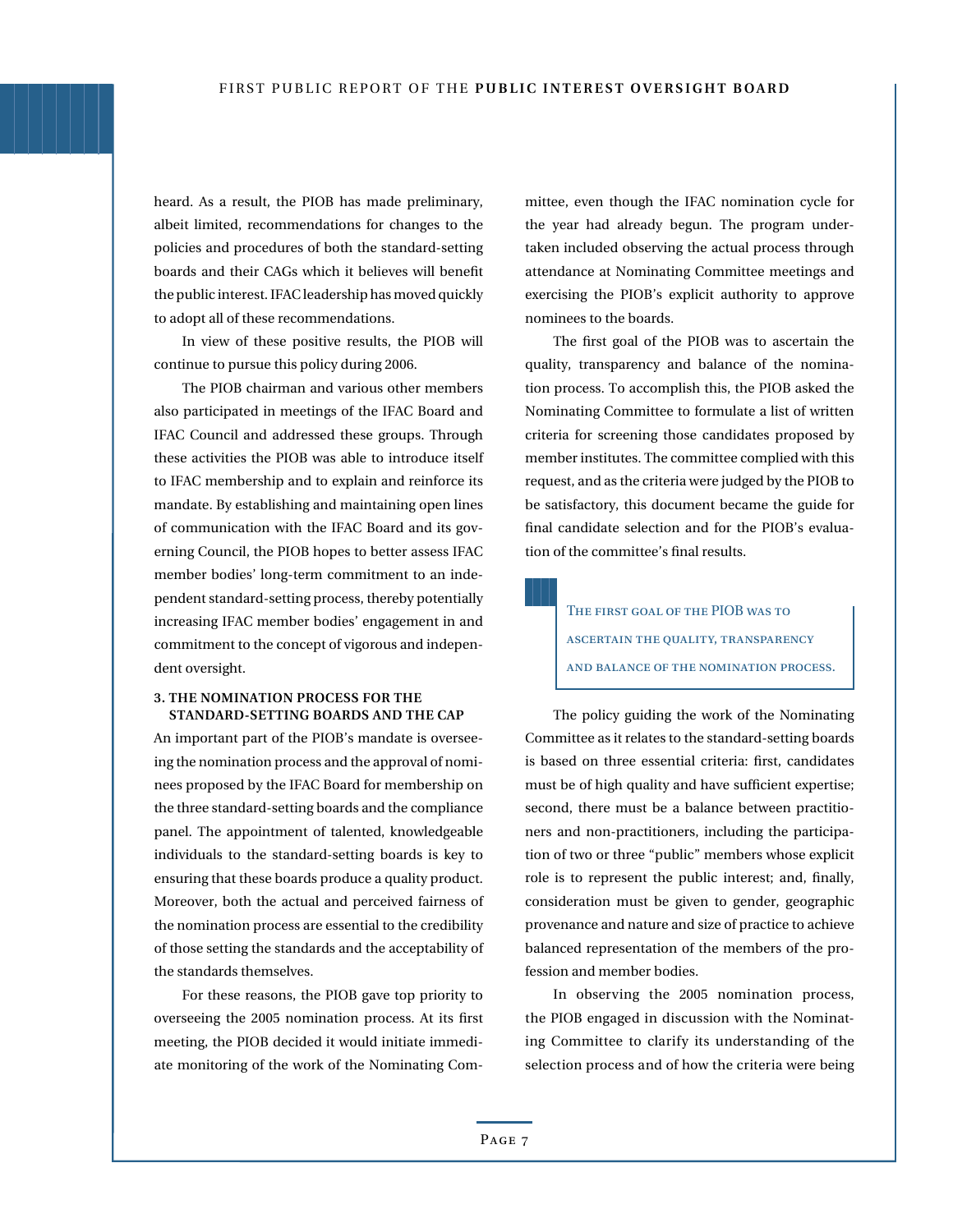applied. Based on member reports and its own discussions, the PIOB concluded that the IFAC Nominating Committee had operated with a high level of professionalism and had sought to make high quality choices with a sense of fairness, balance, and objectivity. Consequently, the PIOB approved the slates of candidates proposed by the IFAC Board at the recommendation of the Nominating Committee. These candidates represented one-third of the composition of the standard-setting boards and the compliance panel, i.e., that portion subject to annual rotation.

 Furthermore, PIOB observation of the 2005 nominating cycle resulted in several recommendations for changes to, or refinements of, IFAC policy. These recommendations are also presented in the next section of this report.

#### **4. APPOINTMENT OF THE IAASB CHAIR**

As the term of the current IAASB chair ends in December 2006, the Nominating Committee has initiated a process to select a new chair for this key standard-setting board. The process has been closely monitored and the PIOB is in regular communication with the Nominating Committee to determine how this critical task is progressing. The PIOB is fully aware of the significance of this appointment which it will be required to review and eventually approve. That significance is derived not only from the IAASB chair's role in the execution of due process, but also the individual's responsibilities, as the IAASB's primary and most important spokesperson, to represent the IAASB in interactions with regulators, the PIOB and other key stakeholders who share an interest in the setting of audit standards. Furthermore, the IAASB chair will be expected to play an even more prominent role over the next few years as various jurisdictions around the world move towards the adoption of International Standards on Auditing.

# **5. LIAISON WITH ORGANIZATIONS AND GROUPS OF RELATED INTEREST**

Although not explicitly stated in the PIOB's remit, the issue of standards implementation is paramount. By definition, high quality standards must be both usable and susceptible to successful implementation. Furthermore, it is only through implementation and application that standards can be validated and any requirements for revision identified. Thus, the public interest is best served by the successful interaction of the standard-setting and standards implementation processes. It is for this reason that the PIOB has also considered it an indispensable part of its task to maintain close liaison with major national oversight authorities and audit regulators around the world.

 In this regard, the Chairman and other PIOB members have visited several of the major national oversight authorities and have exchanged ideas about the possible co-operation between them and the PIOB. In doing so, the PIOB believes that dialogue among national authorities in the important area of standards implementation will create stronger incentives and opportunities for convergence of auditing standards and practice around the world.

For the same reason, the PIOB has also been highly interested in the issue of the quality and consistency of transnational audits conducted by socalled "network audit firms". The PIOB has sought to establish an active liaison with these firms through an IFAC-related umbrella group known as the Forum of Firms. This liaison has taken the form of periodic visits by Forum representatives to meetings of the PIOB as well as participation by PIOB speakers in public functions organized by the Forum or its constituent firms. The Forum has proven to be a good interlocutor, showing a practical willingness to maintain close liaison with the PIOB. ■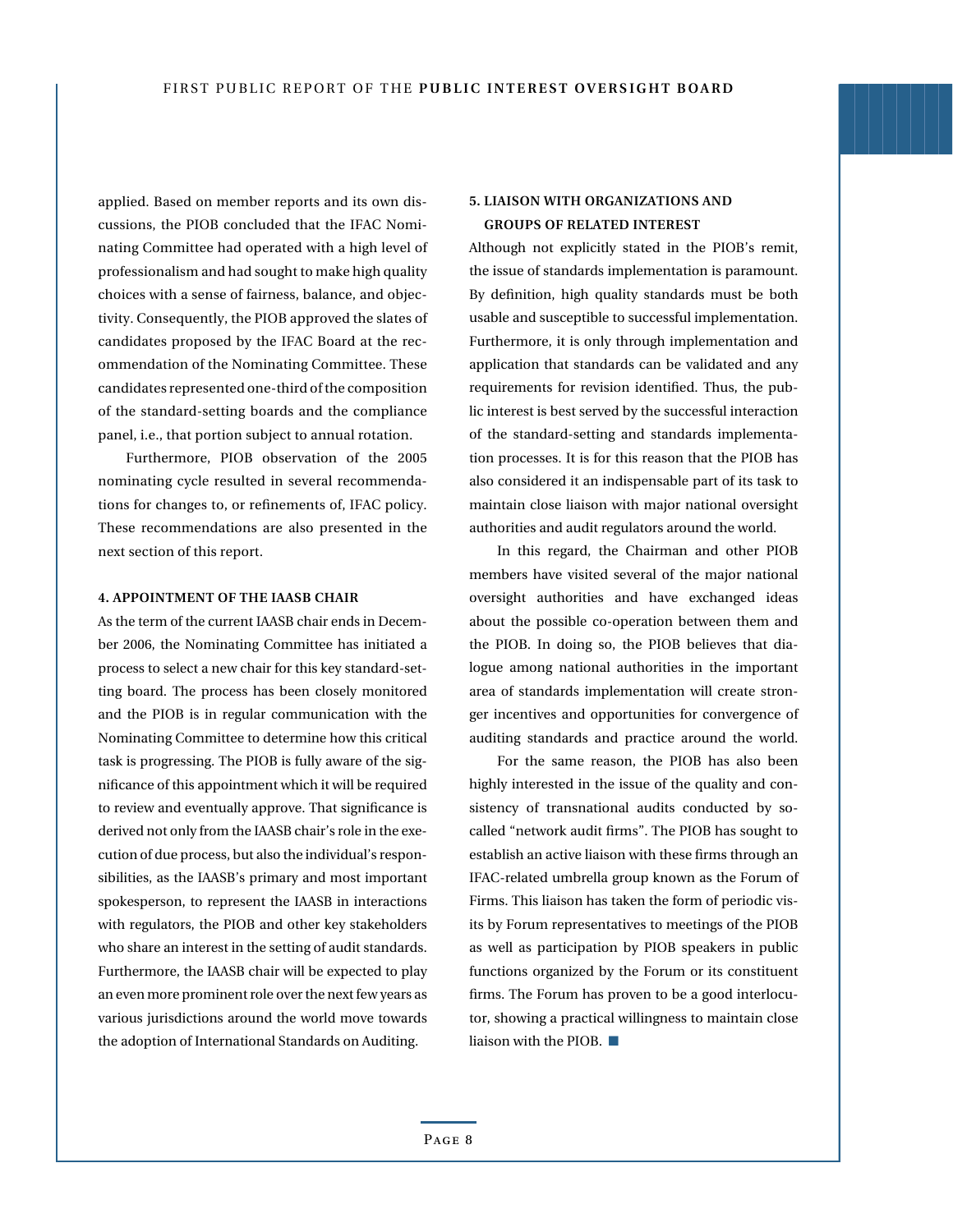# III. the FIRST POLICY OUTPUTS

BASED on its mandate to act in the public interest, the PIOB had a clear objective from inception to oversee and encourage rapid implementation of IFAC reforms in those areas where changes to policies, processes, and procedures were still pending. In addition, the PIOB believed it would be desirable to clarify and make its role explicit in a number of working rules and procedures of IFAC's standard-setting boards. Accordingly, the PIOB focused its attention and IFAC's efforts towards four objectives. First, enhanced rules of Due Process applicable to IFAC's standard-setting activities would need to be documented. Second, the Terms of Reference for the several boards and committees subject to PIOB oversight would need to be revised. Third, changes designed to improve the structure and processes of the Consultative Advisory Groups would need to be fully implemented. Finally, the PIOB would need to identify and recommend any required changes to the policy guidelines governing activities of the Nominating Committee insofar as they related to the selection of candidates for the three standard-setting boards and the CAP.

#### **1. DUE PROCESS AND WORKING PROCEDURES FOR STANDARD-SETTING BOARDS**

The PIOB decided that it would be beneficial to take a "de novo" look at the procedural rules for IFAC's standard-setting boards to ensure that these rules included due process safeguards such as independence requirements, restrictions on real and perceived conflicts of interest and "sunshine rules" applicable to agendas, debates and the decision-making process.

 To this end, the PIOB requested that IFAC leadership prepare and submit an analysis of the rules of procedure, codes of conduct or terms of reference followed by other comparable standard-setting bodies. IFAC prepared this analysis detailing the rules followed by the Public Company Accounting Oversight Board, the US Auditing Standards Board, the UK Auditing Practices Board, the Australian Auditing and Assurance Standards Board, and the International Accounting Standards Board. The PIOB found this report instructive as it reviewed, debated and approved the new statement of Due Process and Working Procedures for IFAC's standard-setting boards.

 The due process approved by the PIOB contains five crucial elements:

- a. The first is *consistency*. All three standard-setting boards must have the same basic rules of due process, diverging from the norm only where required by the specific nature of the subject matter under consideration. Thus, the due process requirements are homogeneous both in scope and content.
- b.The second is *a high level of transparency*. Agenda materials and deliberations of the three standard-setting boards must be open to the public. While closed meetings may be necessary on occasion, they would be by exception; the primary rule is openness.
- c. The third is *explicit recognition of the role of the PIOB* in evaluating the appropriateness of a standard-setting board's working plans and in proposing additional projects that it believes are required to serve the public interest.
- d. The fourth is to establish a process for *open consultation*, in connection with the "exposure period" for new standards. This imposes an obligation on the standard-setting boards to make public the views of commentators received during the exposure period and to respond to those views in a satisfactory fashion.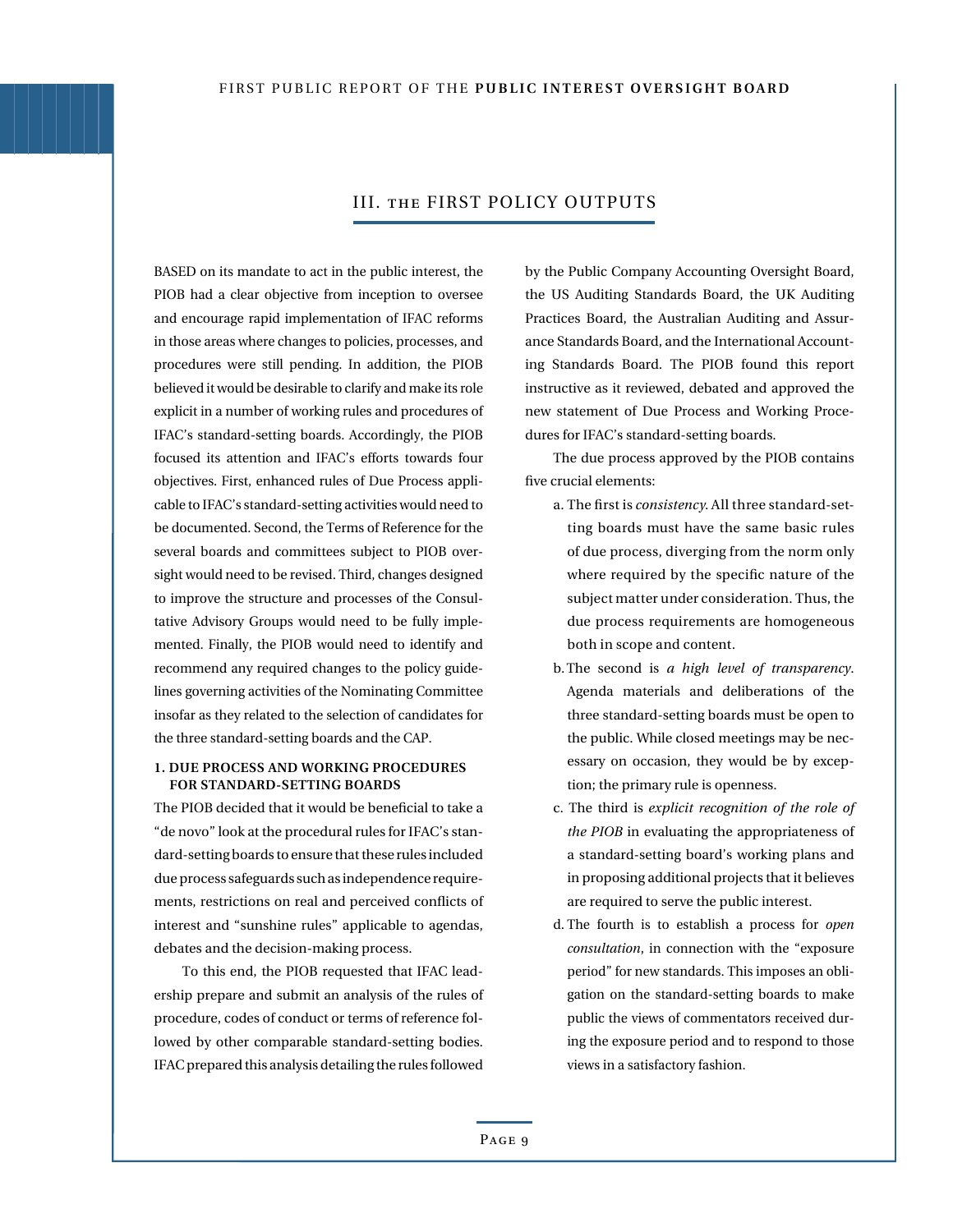e. The fifth is the requirement for *the PIOB to satisfy itself prior to final publication of a new standard that the process applied has fully complied with the published rules of due process*. The procedure to be followed will allow the PIOB to fully exercise its role of oversight without burdening the process of issuing of new standards with unnecessary bureaucratic delay.

In recommending and approving these changes, the PIOB has promoted its view of the due process requirements necessary to produce international standards that both embody high quality and inspire confidence.

## **2. TERMS OF REFERENCE FOR STANDARD-SETTING BOARDS**

The PIOB also reviewed and recommended revisions to Terms of Reference for the IAASB, the IESBA, and the IAESB. These Terms of Reference, much like a charter, set out the fundamentals of each standardsetter's mandate and scope of responsibility.

Once again, the PIOB's assessment included review of a comparison between the proposed Terms of Reference and analogous documents of other well-recognized and respected standard setters. The PIOB concluded that the final approved Terms of Reference were of high quality.

These Terms of Reference include amendments or clarifications that make the following six concepts explicit:

- a. The first is *functioning in the public interest*. The Terms of Reference expressly state that standard-setting boards should function as independent entities that work in the public interest. The PIOB views this factor as essential to the framework within which the chair, the deputy chair and the members of the standard-setting board are selected and required to discharge their duties.
- b. The second is *consistency*. The Terms of Reference for all standard-setting boards should be

consistent both in structure and content and vary only as necessary to properly describe the scope of activities and output of each standard-setting board.

- c. The third is a requirement that the *objectives* of each standard-setting board *be articulated concisely and in a manner that is consistent with its independence and the primacy of the public interest.*
- d. The fourth requires *explicit recognition of the role of the PIOB* in monitoring the nomination process, as well as the progress and the working environment of each of the three standard-setting bodies.
- e. The fifth is an explicit statement in the Terms of Reference *recognizing the role of consultative advisory groups* as integral parts of the standard-setting process. The importance of these groups in the process is recognized in the IFAC reform document.
- f. The sixth is *the specification in the Terms of Reference of the several membership categories* (public, practitioner, non-practitioner or observer) and a delineation of meeting procedures that are transparent, effective and common to all three boards.

The PIOB believes the above concepts are crucial to the public interest.

 In approving these Terms of Reference, the PIOB has promoted both the spirit and the letter of the agreed IFAC reforms. It has also put in place the conditions for effective operation as well as effective outside evaluation of the standard-setting process.

#### **3. REFORMING THE STRUCTURE AND PROCESS OF CONSULTATIVE ADVISORY GROUPS**

The formation and operation of CAGs for each of the standard-setting boards has been an important part of IFAC reform, as these groups offer fora within which the boards may consult on the intricacies of setting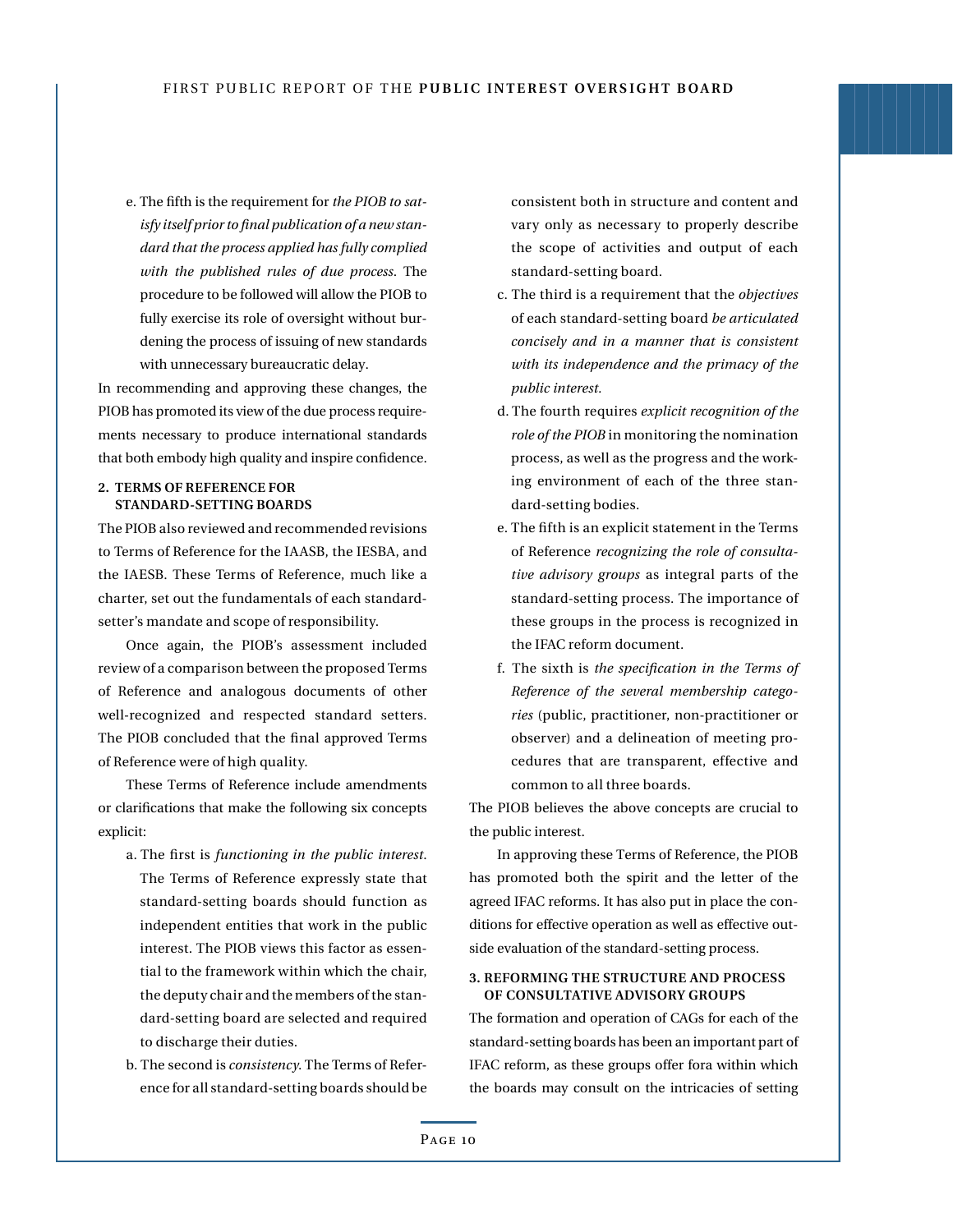audit, education and ethics standards during various phases of the process. As noted earlier, CAG members include users and preparers of financial statements, regulatory entities, development institutions, educators and other persons interested in the international standard-setting process.

 During the course of 2005, an issue arose with respect to expanding the membership of the CAG to include national standard-setting entities. Because this issue touched on the broader, and potentially more complicated, issue of the nature and scope of input by national standard setters to the establishment of international standards, the PIOB took the matter under advisement.

 The PIOB will address this issue at its earliest opportunity.

 While the comments and views of the CAGs constitute a critical and salutary input to the standardsetting boards, this information is also very valuable to the PIOB because in many respects the CAGs represent a broad spectrum of "the public." Therefore, it is important that the PIOB be aware of, and understand, the positions and opinions expressed by the CAGs when reaching its independent conclusions about whether standards being developed by the three boards serve the public interest.

 In appreciation of the important role played by the CAGs within the architecture of IFAC reform, the PIOB has, from inception, followed a policy of close and regular dialogue with these groups.

 The PIOB has also been reviewing the processes and structure of the Consultative Advisory Groups proactively. In this regard:

a. It pressed for an active search to identify and appoint *independent chairs for the IESBA and IAESB CAGs*. By the end of 2005 the PIOB was pleased to confirm the appointment of an independent chair for the IAESB CAG, followed by the appointment of an independent chair for the IESBA CAG in April 2006 .

- b. It *reviewed and approved Terms of Reference for the IAASB, IESBA and IAESB CAGs and their chairs*. These Terms of Reference are a novel aspect of the political and procedural framework within which standards are developed. They expressly require that the CAG consider not only the technical content of individual standards but also the related board's overall work plan. In addition the CAG chair is empowered to convey the views of the CAG directly to the entire standard-setting board by attending PIAC meetings and exercising his or her "right of the floor". Finally, on behalf of the full CAG, the CAG chair is charged with establishing and maintaining close liaison with the PIOB.
- c. It actively supported the efforts of the chair of the IAASB CAG to establish a *"sunshine" policy for CAG meetings* beginning in 2006, allowing provision for closed meetings whenever necessary. It is expected that remaining CAGs will implement a similar policy before the end of 2006.
- d. It also supported the CAG chair's recruitment of additional member organizations to *improve the regional balance of the IAASB CAG*.

PIOB members will continue to closely monitor the meetings of all three CAGs and the progress they make towards completing the changes contemplated for CAGs under IFAC reform. When implemented, such changes should ensure that the CAGs remain independent and effective in keeping international standard setting aligned with the needs of those using the standards.

#### **4. FIRST POLICY RECOMMENDATIONS FOR THE NOMINATIONS PROCESS**

As noted earlier, the PIOB placed great importance on the process by which candidates were identified and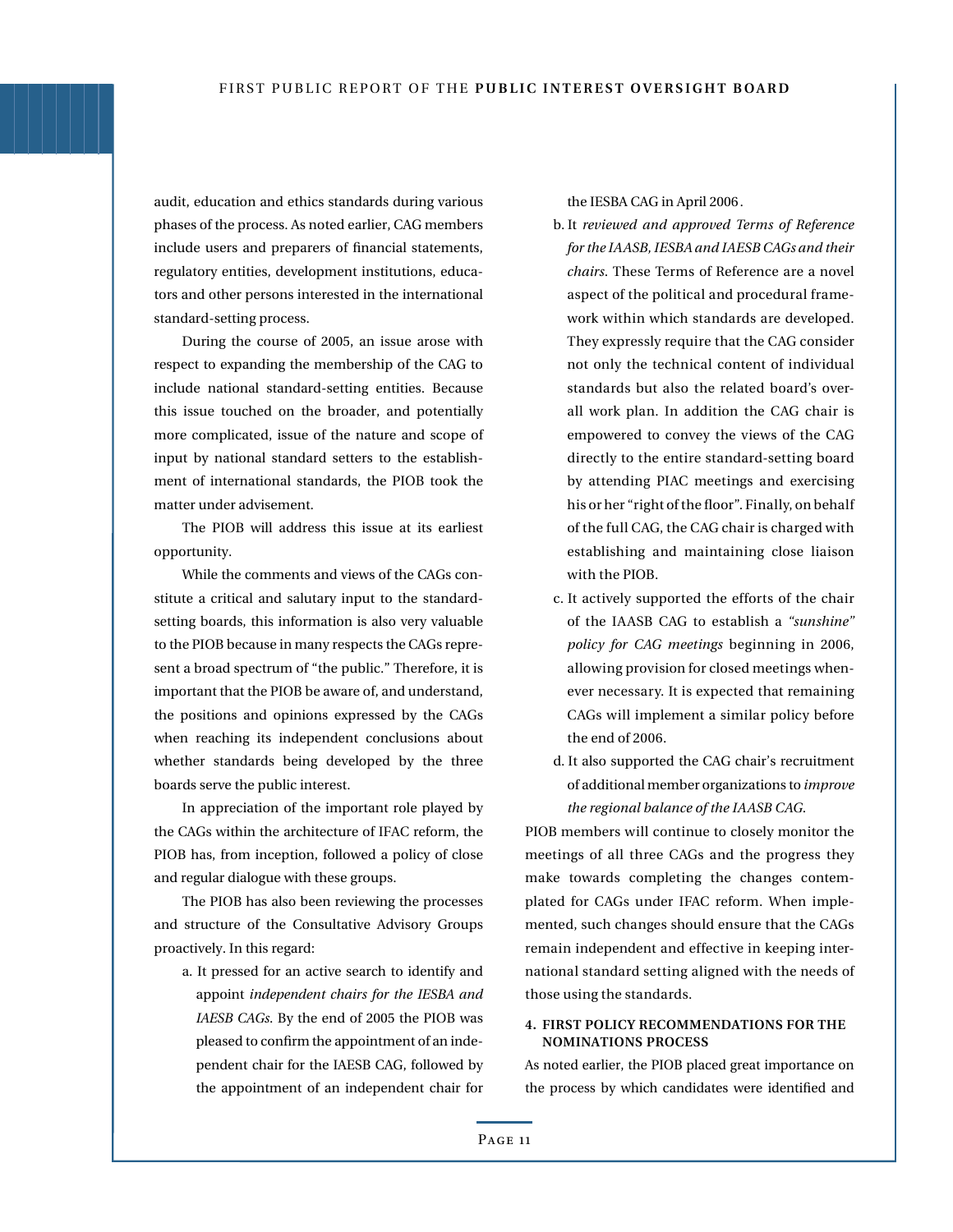nominated to IFAC standard-setting boards and the CAP. Late in the year, the PIOB reviewed, amended and finally approved the IFAC Nominating Committee's Terms of Reference as they related to nominations to these PIACs. PIOB monitoring of the 2005 nomination cycle also led to several observations for further improvements and adjustments to the nomination process and the following recommendations were passed on to IFAC for implementation over the near term:

- a. The Nominating Committee should strengthen its efforts in 2006 to effect *a change in the balance of practitioners and non-practitioners* on two of the three standard-setting boards. The PIOB notes that, with the exception of the IAESB, there remains a significant imbalance. It has therefore communicated its view that the committee should address this issue with a sense of urgency. All parties accept that the primary reason for rebalancing is to strengthen the boards' independence, improve the breadth of views and opinions expressed and elevate external credibility. The PIOB is confident that the Nominating Committee will respond to its urging appropriately. For its part, the PIOB has assured the committee that it understands that changes made for the sake of balance must not compromise the overall level of expertise and quality on the standard-setting boards.
- b. The Nominating Committee should consider candidates from *an expanded pool of experts* that could extend to, for example, national standard-setting bodies that have adopted

International Standards on Auditing, public sector audit professionals, especially those who actively participate in the International Organization of Supreme Audit Institutions (INTOSAI), and academics. Such persons could qualify for positions as both "public members" and "non-practitioners".

- c. The Nominating Committee should continue to strive to achieve *better geographic and gender balance* as these remain significant challenges.
- d. The *nomination process for the five positions to be filled by the Forum of Firms*, as agreed in the IFAC reform document *should not be based on a closed and set slate*. Currently, the Forum proposes five candidates for five open positions. The PIOB is urging a change in the process that would encourage the Forum of Firms to establish specific criteria for its candidates in advance, and then to propose more than five candidates meeting these criteria to the Nominating Committee. In this manner the Nominating Committee will be permitted a degree of choice that is lacking at the moment. In addition, this change will make the process more transparent and provide the Nominating Committee with the flexibility it needs to achieve overall balance on each standard-setting board.

PIOB members will continue their active monitoring of the nomination process and their evaluation of its results on the basis of their policy recommendations. ■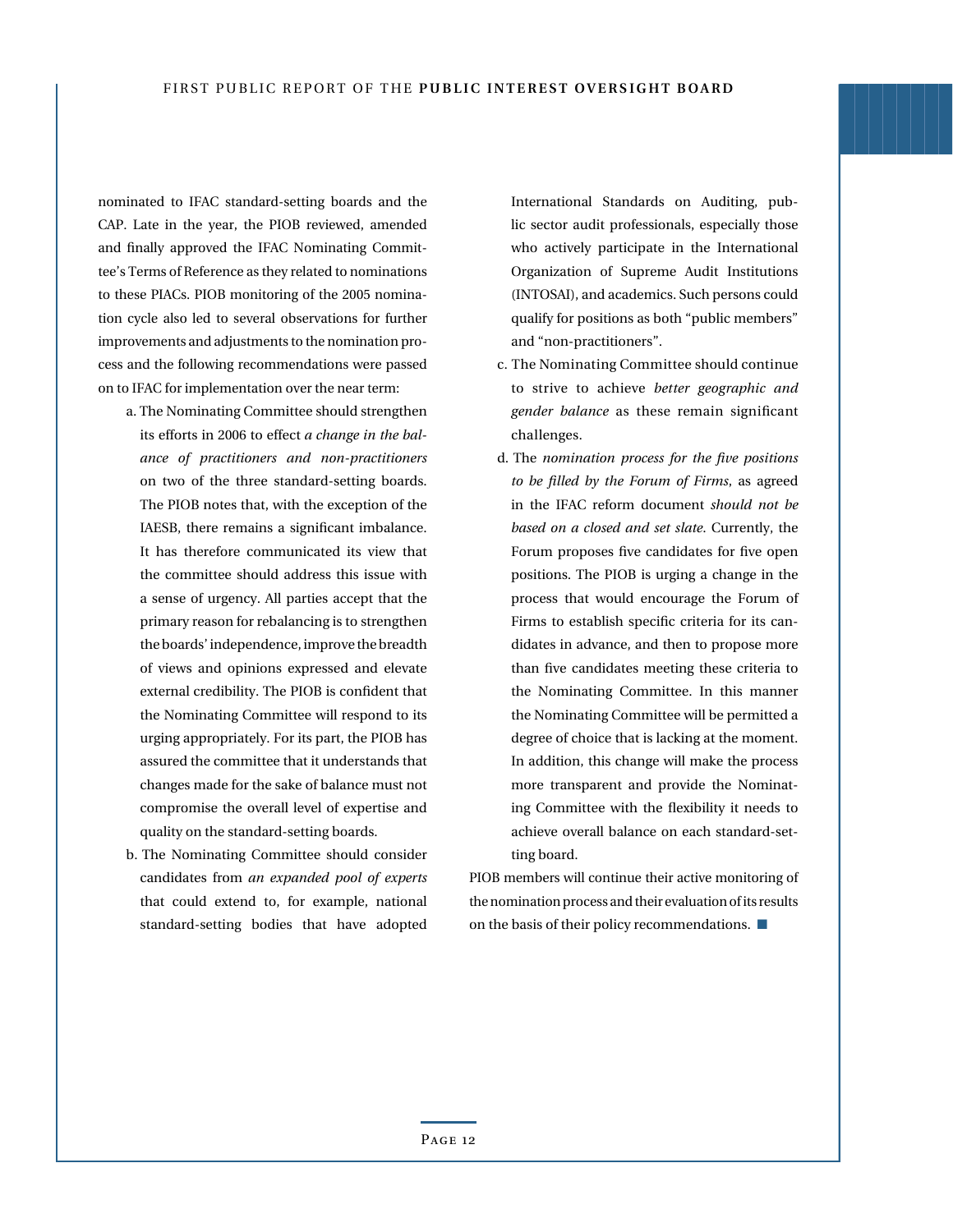#### FIRST PUBLIC REPORT OF THE PUBLIC INTEREST OVERSIGHT BOARD

## IV. the PUBLIC INTEREST in the CONTEXT of GLOBAL MARKETS

IN considering how it could be most effective in its oversight of IFAC public interest activity committees, the PIOB concluded that it needed to specify the main elements of what is in "the public interest".

 The PIOB's understanding of the public interest in an international setting guides the PIOB's deliberative process. The PIOB perceives that in the international arena:

- a. It is in the public interest to produce *international standards that will cover all aspects of the audit process and the education and conduct of those engaged in preparing and auditing financial statements*. Thus, it must be recognized that not only the audit process but the qualification and the behavior of those who conduct it are paramount in determining the quality of the final outcome.
- b. It is in the public interest to produce *standards* that are not only of *high quality* but also of *high clarity and usability*. Such attributes are a prerequisite to broad application of these standards by a wide range of entities in numerous jurisdictions throughout the world.
- c. It is in the public interest that those who set international standards *be committed to the public interest, act independently of special or personal interests, and be agile and responsive to emerging needs* of standard users.
- d. It is in the public interest to promote *compliance with IFAC standards by the member bodies of IFAC around the world*. The internal mechanism of compliance that IFAC supports is an important foundation for improvement of global auditing practice at both the national and international level.

e. It is in the public interest that the *process by which international standards are developed be open, transparent and responsive* to the views and needs of all who will use or be subject to these standards. In addition, the process must involve standard setters who are knowledgeable, experienced, and diverse.

The promotion of all these elements of international public interest will enhance *convergence to a common set of standards worldwide*. The concept of convergence includes not only adoption of common standards but also the consistent implementation of such standards by multinational "network" firms in transnational audits and by national authorities charged with regulating specific jurisdictions.

 The PIOB's understanding of the international public interest is based on the above propositions and these will inform future PIOB policy. It is expected that as the PIOB's knowledge and understanding of the international standard-setting process increases, and as its approach to and methodology for oversight becomes further refined, the outcome will be more astute and penetrating insights into what serves "the public interest".

 However, the PIOB also believes that the fundamentals of what is in the public interest will not change dramatically over time and that, in the context of IFAC reform and the PIOB's mandate, the international public interest can already be defined. In the view of the PIOB, the international public interest is that which is coincident and commensurate with promoting and protecting the integrity, transparency and fairness of global markets and enhancing the stability of global financial systems.

In forming their partnership with IFAC, The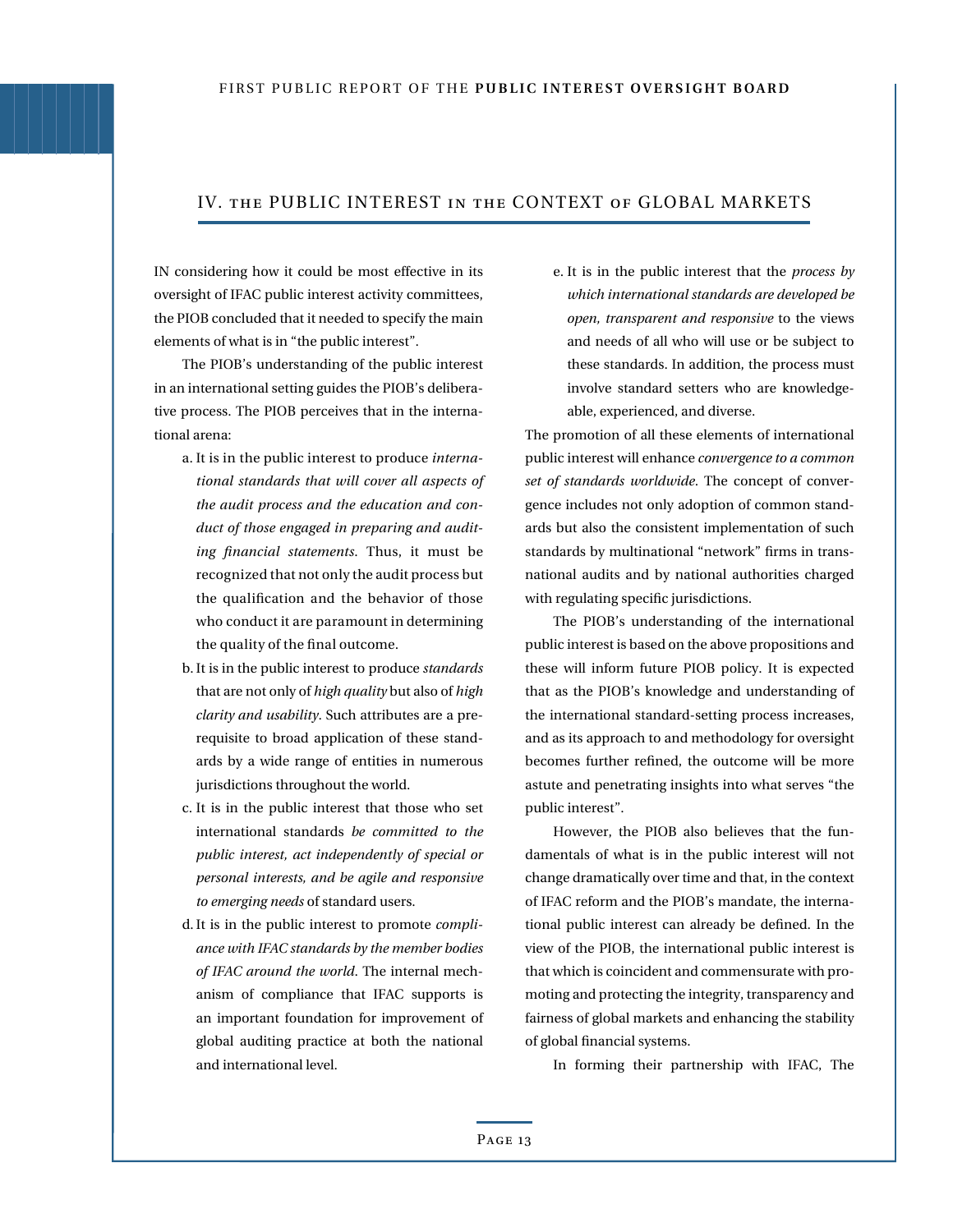Monitoring Group chose to work within the existing international standard-setting structure. Interested parties concluded that proceeding by way of reforms focused on independent oversight, strict due process, open consultation and transparency, would yield high quality international audit, ethics and education standards for the global profession.

 The PIOB has been charged with providing that independent oversight and believes that it has made a good start. It is committed to monitoring implementation of the remaining reforms in all their aspects, but more importantly, must undertake to evaluate the effectiveness of these reforms in producing the desired outcome.

 One objective of the adopted reforms is that IFAC will more definitively and demonstrably operate as a public interest service organization and, in so doing, command the trust of the global community it serves and gain credibility and acceptability for the standards produced under its auspices. From various observations, including those based on interaction with IFAC leaders, members, and staff, the PIOB has concluded that IFAC made considerable progress towards this goal even before the creation of the PIOB. Furthermore, close and regular contact over the past year has established a process of visible and continuous independent review that, in the PIOB's view, supports and encourages IFAC's resolve to act in the public interest.

 Nevertheless, experience teaches that nothing is ever guaranteed, especially in large and multi-functional organizations that depend on member contributions. Constant energy must be expended to maintain and continuously enhance IFAC's character as a public interest service organization operating with full transparency, quality and consistency. This character must be continuously communicated both inside – to IFAC member bodies and their members

– and outside the organization. The high professionalism observed in many collective actions, decisions and public statements by IFAC is an encouraging sign that not only the leadership but also the membership of the organization share this objective.

 National audit regulators and oversight authorities have become a very important institutional feature of the regulatory landscape. This has been the result of many national responses to the same proximate causes that spearheaded the creation of the international PIOB: corporate scandals and audit failures. In some cases these new national authorities wield standard-setting powers while in others they do not.

> The PIOB believes that cooperation among national oversight authorities is essential to the achievement of global convergence and international stability.

 Such authorities constitute a new reality in the world architecture of regulation. In response to the need for cooperation and exchange of information among national enforcement authorities, these bodies are seriously examining the possibility of forming their own international forum. As noted earlier, the PIOB believes that cooperation among national oversight authorities is essential to the achievement of global convergence and international stability.

 The complementary public interest objectives of the PIOB and such authorities also opens up the potential for synergy and a greater overall contribution to the public interest than might be possible by each on its own. It is therefore important to agree on a well-defined form of liaison between the PIOB and national audit regulators that will enable a bidirectional flow of information on activities, research,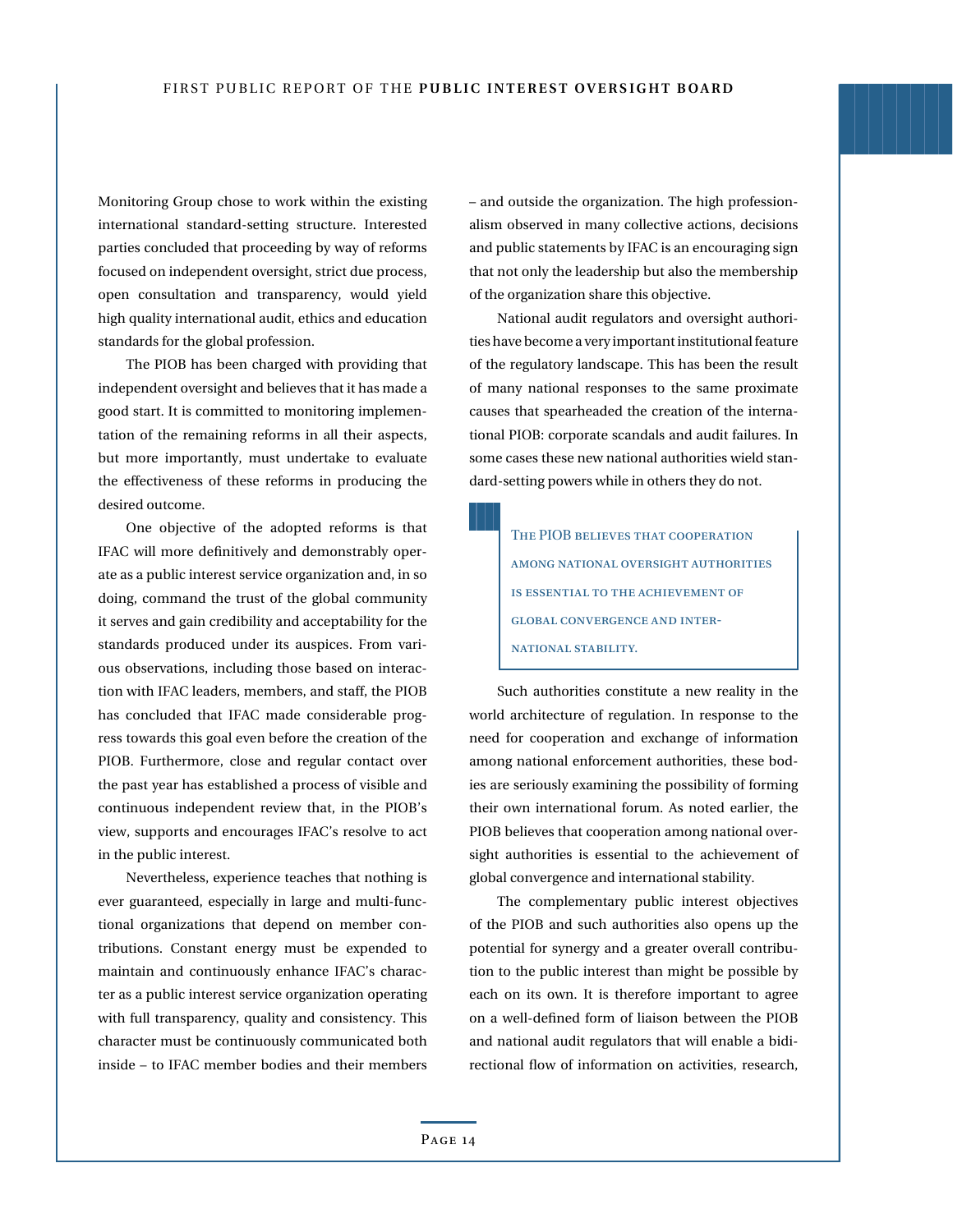practical goals and, eventually, mutually supportive projects. Communication between the PIOB and the audit regulatory community could develop along several axes such as mutual information about progress, exchanges of agendas and sets of priorities and coordination on potential initiatives directed at the quality of transnational audits and the application of global standards to these audits.

> THE PIOB IS DETERMINED TO CONTINUE TO serve the international public interest and to provide effective oversight to the production of high quality international standards.

 Having said this, the form and method of providing the input of national oversight authorities into international standard-setting activities is a matter requiring further exploration. When IFAC reforms were agreed, practically none of the present day bodies existed. However, several are already participating as observers at either the standard-setting board or the CAG level, with the result that the present arrangements have become somewhat haphazard and require further thought. The PIOB would prefer to see a systematic and balanced method for channeling the input of such bodies to international standardsetting at various levels. This forms an important part of the PIOB's future agenda which includes plans for active engagement in consultations with The Monitoring Group, IFAC and its standard-setting boards, the CAGs, and, if established, the "International Forum of Independent Audit Regulators" on this issue.

 While over seventy jurisdictions around the world have adopted the International Standards on Auditing, several additional implementations are pending, most notably in the European Union and China. These developments reinforce the need for continuous, credible and effective oversight in relation to all aspects of IFAC's standard-setting activities. They also increase the already large responsibility of the PIOB to exert best efforts to fulfill public expectations.

 The PIOB is determined to continue its intensive effort of the past year and to work diligently, with independence of mind and fairness, and to the best of its ability, to serve the international public interest and to provide effective oversight to the production of high quality international standards. ■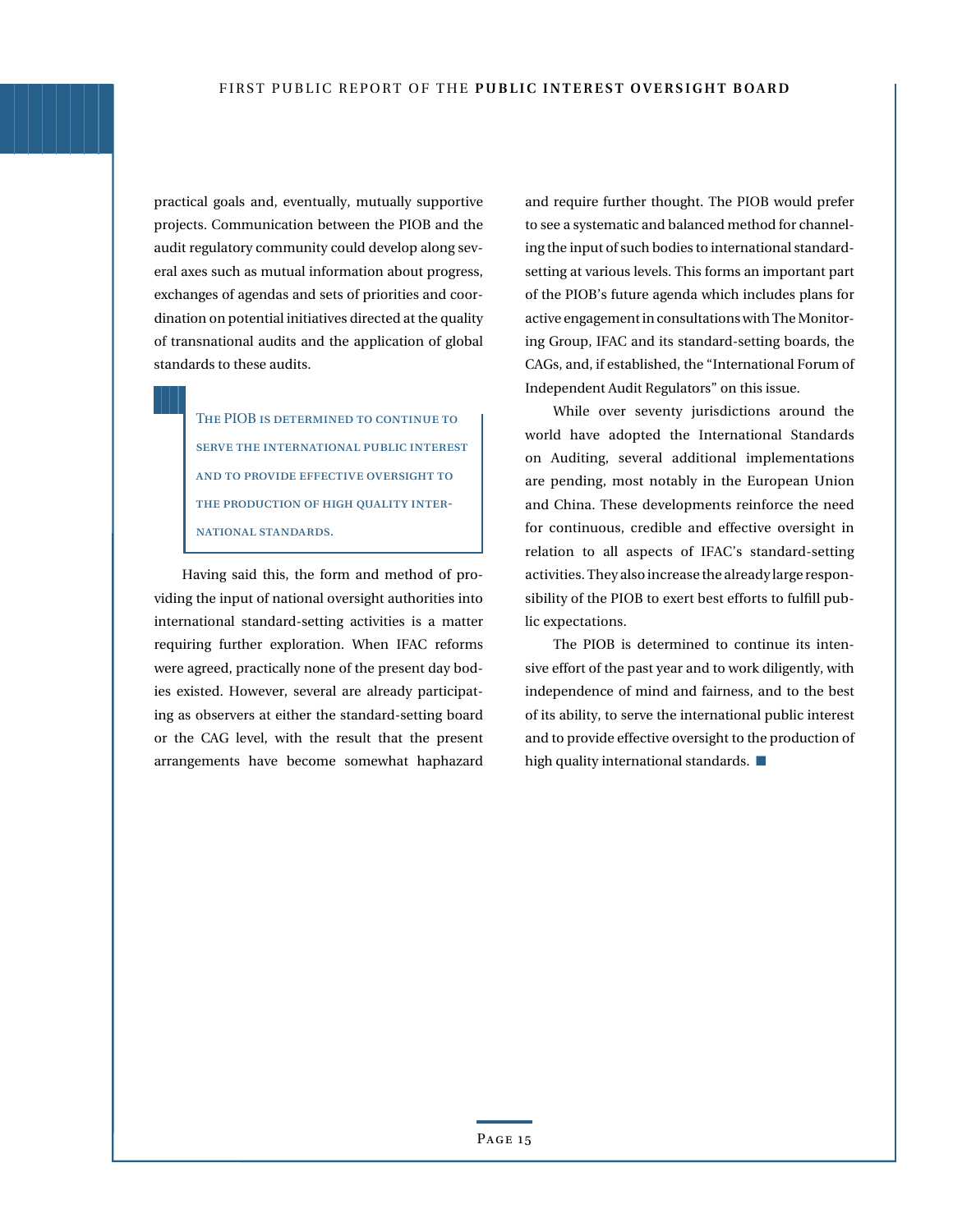